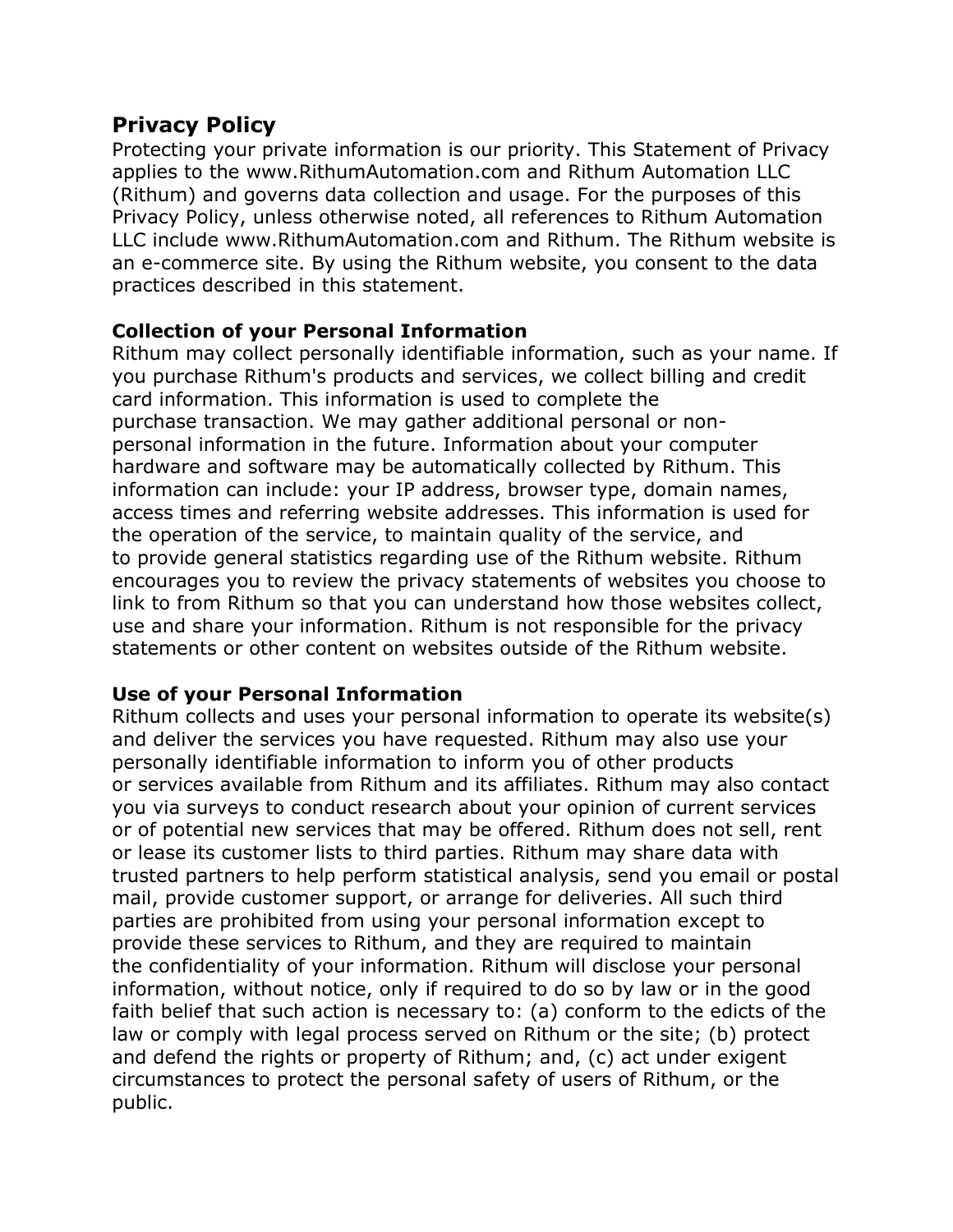#### **Security of your Personal Information Verisign**

When personal information (such as a credit card number) is transmitted to other websites, it is protected through the use of encryption, such as the Secure Sockets Layer (SSL) protocol. Verisign is an independent, thirdparty company engaged in the development of digital trust. Verisign provides authentication of Internet services, digital identity and intellectual property. By clicking on the Verisign logo, the Verisign website will serve up a web page that confirms that Rithum is "Verisign Authenticated."

## **Children Under Thirteen**

Rithum does not knowingly collect personally identifiable information from children under the age of thirteen. If you are under the age of thirteen, you must ask your parent or guardian for permission to use this website.

## **Opt-Out & Unsubscribe**

We respect your privacy and give you an opportunity to opt-out of receiving announcements of certain information.

Users may opt-out of receiving any or all communications from Rithum by contacting us here:

- Web page: *www.rithumautomation.com*
- Email Address: *info@rithumautomation.com*
- Telephone number: *302-353-4450*

## **Changes to this Statement**

Rithum will occasionally update this Statement of Privacy to reflect company and customer feedback. Rithum

encourages you to periodically review this Statement to be informed of how Rithum is protecting your information.

## **Contact Information**

Rithum welcomes your questions or comments regarding this Statement of Privacy. If you believe that Rithum has not adhered to this Statement, please contact Rithum at:

*Rithum Automation LLC 112 Patriot Drive, Suite A Middletown, Delaware 19709*

Email Address:

*[info@rithumautomation.com](mailto:info@rithumautomation.com)* Telephone number: *302-353-4450*